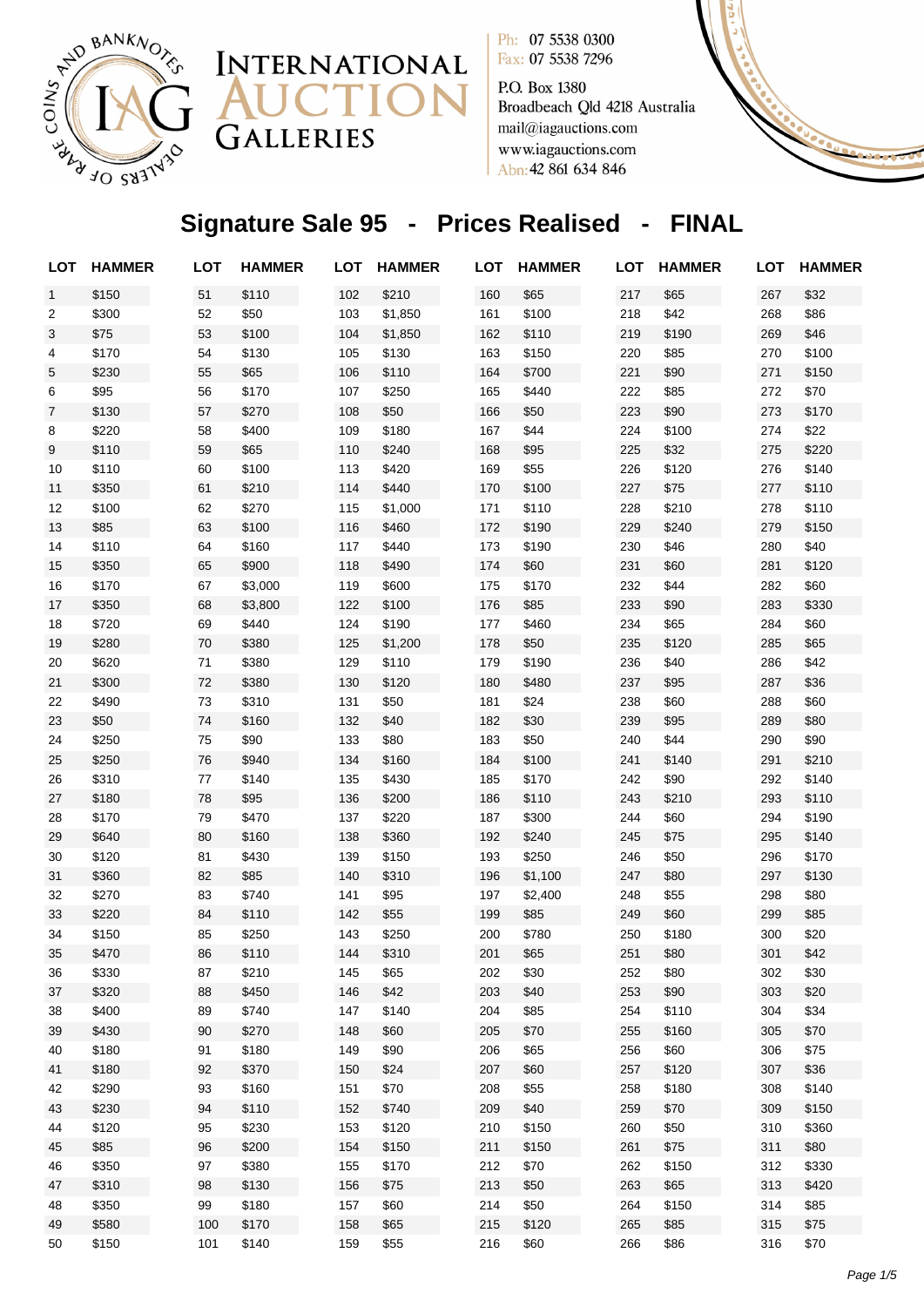

P.O. Box 1380 Broadbeach Qld 4218 Australia mail@iagauctions.com www.iagauctions.com Abn: 42 861 634 846

# **Signature Sale 95 - Prices Realised - FINAL**

INTERNATIONAL

CTI

GALLERIES

| <b>LOT</b> | <b>HAMMER</b> | <b>LOT</b> | <b>HAMMER</b> | <b>LOT</b> | <b>HAMMER</b> | <b>LOT</b> | <b>HAMMER</b> | <b>LOT</b> | <b>HAMMER</b> | <b>LOT</b> | <b>HAMMER</b> |
|------------|---------------|------------|---------------|------------|---------------|------------|---------------|------------|---------------|------------|---------------|
| 317        | \$65          | 367        | \$270         | 422        | \$170         | 472        | \$200         | 524        | \$240         | 580        | \$900         |
| 318        | \$85          | 368        | \$260         | 423        | \$75          | 473        | \$180         | 525        | \$130         | 582        | \$1,600       |
| 319        | \$100         | 369        | \$160         | 424        | \$470         | 474        | \$120         | 526        | \$280         | 583        | \$2,200       |
| 320        | \$110         | 370        | \$190         | 425        | \$120         | 475        | \$42          | 527        | \$75          | 584        | \$350         |
| 321        | \$95          | 371        | \$160         | 426        | \$170         | 476        | \$160         | 528        | \$240         | 585        | \$560         |
| 322        | \$22          | 372        | \$170         | 427        | \$680         | 477        | \$85          | 529        | \$410         | 586        | \$120         |
| 323        | \$42          | 374        | \$55          | 428        | \$620         | 478        | \$200         | 530        | \$400         | 587        | \$740         |
| 324        | \$42          | 375        | \$55          | 429        | \$440         | 479        | \$220         | 531        | \$260         | 588        | \$760         |
| 325        | \$55          | 376        | \$310         | 430        | \$240         | 480        | \$100         | 532        | \$3,700       | 589        | \$340         |
| 326        | \$70          | 377        | \$220         | 431        | \$110         | 481        | \$120         | 533        | \$560         | 590        | \$680         |
| 327        | \$90          | 378        | \$360         | 432        | \$60          | 482        | \$210         | 534        | \$320         | 591        | \$680         |
| 328        | \$75          | 380        | \$55          | 433        | \$110         | 483        | \$100         | 535        | \$1,100       | 592        | \$700         |
| 329        | \$70          | 381        | \$240         | 434        | \$34          | 484        | \$140         | 536        | \$660         | 593        | \$680         |
| 330        | \$60          | 382        | \$26          | 435        | \$110         | 485        | \$110         | 537        | \$660         | 594        | \$680         |
| 331        | \$75          | 383        | \$70          | 436        | \$34          | 487        | \$120         | 538        | \$640         | 595        | \$680         |
| 332        | \$60          | 384        | \$220         | 437        | \$36          | 488        | \$200         | 540        | \$360         | 596        | \$720         |
| 333        | \$130         | 385        | \$140         | 438        | \$150         | 489        | \$250         | 541        | \$370         | 597        | \$230         |
| 334        | \$70          | 386        | \$75          | 439        | \$260         | 490        | \$90          | 542        | \$1,100       | 598        | \$300         |
| 335        | \$170         | 387        | \$80          | 440        | \$160         | 491        | \$70          | 543        | \$1,600       | 599        | \$1,100       |
| 336        | \$210         | 388        | \$95          | 441        | \$85          | 492        | \$90          | 544        | \$620         | 600        | \$1,950       |
| 337        | \$160         | 389        | \$400         | 442        | \$80          | 493        | \$140         | 545        | \$600         | 601        | \$920         |
| 338        | \$280         | 390        | \$160         | 443        | \$100         | 494        | \$230         | 546        | \$620         | 602        | \$250         |
| 339        | \$320         | 391        | \$210         | 444        | \$230         | 495        | \$190         | 547        | \$20,000      | 603        | \$310         |
| 340        | \$140         | 392        | \$65          | 445        | \$95          | 496        | \$150         | 548        | \$600         | 604        | \$480         |
| 341        | \$160         | 393        | \$440         | 446        | \$75          | 497        | \$70          | 549        | \$480         | 605        | \$240         |
| 342        | \$90          | 395        | \$500         | 447        | \$110         | 498        | \$370         | 550        | \$18,000      | 607        | \$32          |
| 343        | \$100         | 396        | \$500         | 448        | \$75          | 499        | \$1,300       | 551        | \$410         | 608        | \$300         |
| 344        | \$170         | 397        | \$80          | 449        | \$11          | 500        | \$120         | 552        | \$580         | 609        | \$100         |
| 345        | \$300         | 398        | \$85          | 450        | \$620         | 501        | \$620         | 553        | \$430         | 610        | \$50          |
| 346        | \$60          | 399        | \$160         | 451        | \$130         | 502        | \$410         | 554        | \$460         | 611        | \$95          |
| 347        | \$140         | 400        | \$130         | 452        | \$150         | 503        | \$520         | 555        | \$360         | 612        | \$460         |
| 348        | \$360         | 401        | \$280         | 453        | \$1,700       | 504        | \$680         | 556        | \$340         | 613        | \$110         |
| 349        | \$250         | 402        | \$65          | 454        | \$130         | 505        | \$320         | 557        | \$400         | 614        | \$60          |
| 350        | \$220         | 403        | \$60          | 455        | \$80          | 506        | \$260         | 558        | \$340         | 615        | \$40          |
| 351        | \$320         | 404        | \$140         | 456        | \$240         | 508        | \$760         | 559        | \$1,250       | 616        | \$95          |
| 352        | \$100         | 405        | \$120         | 457        | \$50          | 509        | \$42          | 560        | \$340         | 617        | \$210         |
| 353        | \$210         | 406        | \$95          | 458        | \$180         | 510        | \$110         | 564        | \$330         | 618        | \$210         |
| 354        | \$210         | 407        | \$110         | 459        | \$65          | 511        | \$75          | 565        | \$420         | 619        | \$160         |
| 355        | \$160         | 408        | \$310         | 460        | \$65          | 512        | \$75          | 567        | \$2,800       | 620        | \$100         |
| 356        | \$85          | 409        | \$350         | 461        | \$70          | 513        | \$60          | 568        | \$2,300       | 621        | \$200         |
| 357        | \$60          | 410        | \$220         | 462        | \$90          | 514        | \$30          | 569        | \$8,400       | 622        | \$250         |
| 358        | \$360         | 411        | \$290         | 463        | \$70          | 515        | \$300         | 570        | \$920         | 623        | \$130         |
| 359        | \$140         | 413        | \$520         | 464        | \$46          | 516        | \$720         | 571        | \$840         | 624        | \$120         |
| 360        | \$120         | 414        | \$780         | 465        | \$75          | 517        | \$1,850       | 572        | \$640         | 625        | \$350         |
| 361        | \$320         | 415        | \$170         | 466        | \$70          | 518        | \$620         | 573        | \$680         | 626        | \$200         |
| 362        | \$110         | 416        | \$150         | 467        | \$540         | 519        | \$260         | 574        | \$820         | 627        | \$300         |
| 363        | \$130         | 417        | \$3,600       | 468        | \$1,250       | 520        | \$430         | 575        | \$800         | 628        | \$430         |
| 364        | \$55          | 418        | \$3,000       | 469        | \$95          | 521        | \$1,800       | 576        | \$800         | 629        | \$390         |
| 365        | \$85          | 419        | \$2,400       | 470        | \$80          | 522        | \$120         | 577        | \$620         | 630        | \$680         |
| 366        | \$95          | 420        | \$3,000       | 471        | \$75          | 523        | \$160         | 578        | \$620         | 631        | \$150         |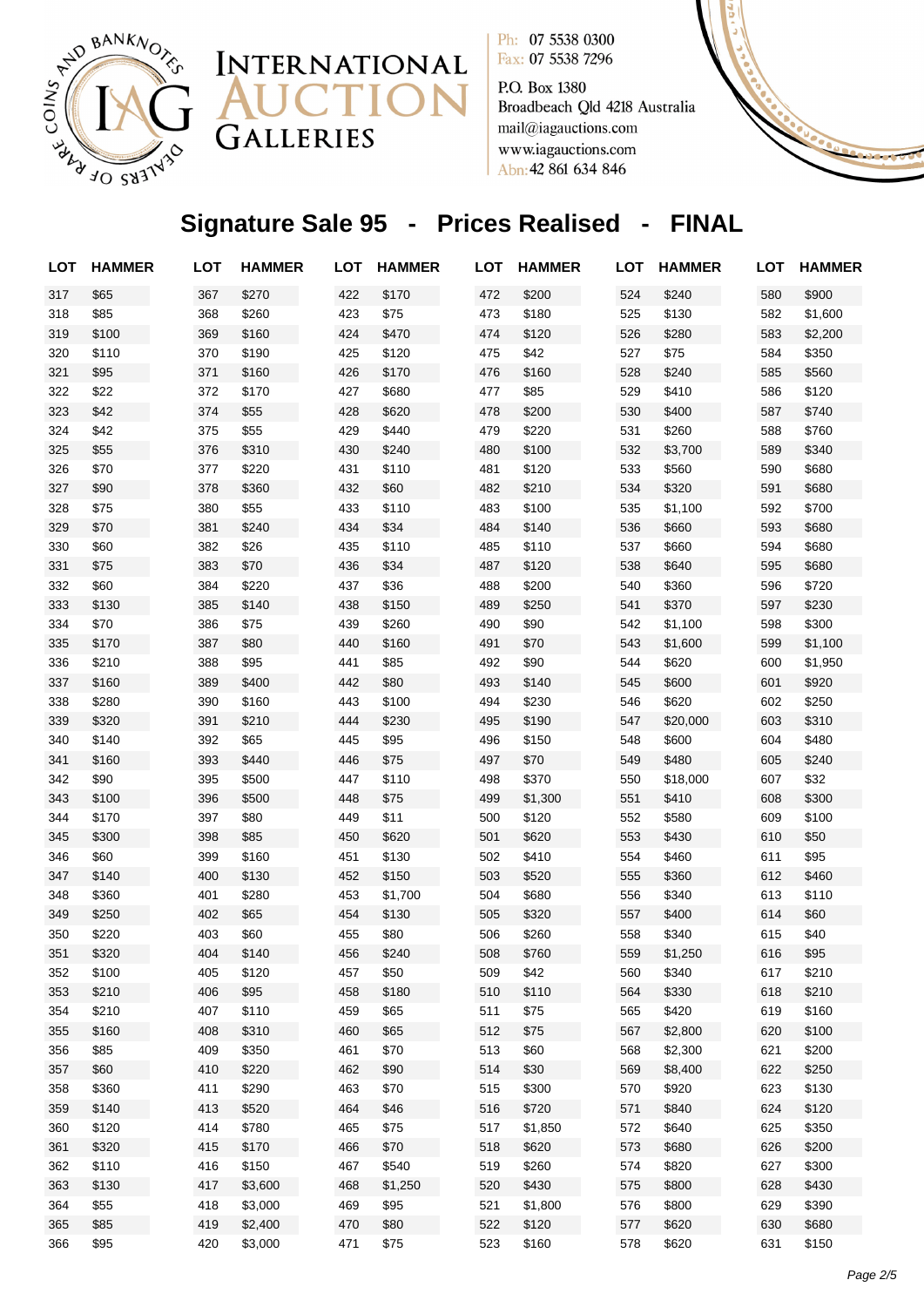

P.O. Box 1380 Broadbeach Qld 4218 Australia mail@iagauctions.com www.iagauctions.com Abn: 42 861 634 846

# **Signature Sale 95 - Prices Realised - FINAL**

INTERNATIONAL

CTI

GALLERIES

| LOT | <b>HAMMER</b> | <b>LOT</b> | <b>HAMMER</b> | <b>LOT</b> | <b>HAMMER</b> | <b>LOT</b> | <b>HAMMER</b> | <b>LOT</b> | <b>HAMMER</b> | <b>LOT</b> | <b>HAMMER</b> |
|-----|---------------|------------|---------------|------------|---------------|------------|---------------|------------|---------------|------------|---------------|
| 633 | \$160         | 688        | \$20          | 741        | \$100         | 791        | \$170         | 843        | \$1,750       | 901        | \$700         |
| 634 | \$140         | 689        | \$30          | 742        | \$95          | 792        | \$380         | 844        | \$1,600       | 902        | \$1,300       |
| 635 | \$140         | 690        | \$100         | 743        | \$95          | 793        | \$380         | 845        | \$800         | 903        | \$1,400       |
| 636 | \$100         | 691        | \$160         | 744        | \$55          | 794        | \$800         | 846        | \$1,000       | 904        | \$720         |
| 637 | \$320         | 692        | \$200         | 745        | \$140         | 795        | \$300         | 847        | \$1,700       | 905        | \$700         |
| 638 | \$70          | 693        | \$640         | 746        | \$140         | 796        | \$350         | 849        | \$2,500       | 906        | \$300         |
| 639 | \$80          | 694        | \$400         | 747        | \$95          | 797        | \$85          | 850        | \$600         | 907        | \$920         |
| 640 | \$620         | 697        | \$1,300       | 748        | \$120         | 798        | \$120         | 851        | \$820         | 908        | \$19,500      |
| 641 | \$190         | 698        | \$1,950       | 749        | \$380         | 799        | \$170         | 852        | \$800         | 910        | \$1,450       |
| 642 | \$170         | 699        | \$1,850       | 750        | \$150         | 800        | \$110         | 854        | \$5,600       | 911        | \$2,800       |
| 643 | \$820         | 700        | \$4,700       | 751        | \$110         | 801        | \$160         | 855        | \$2,800       | 912        | \$1,550       |
| 644 | \$220         | 701        | \$4,000       | 752        | \$160         | 802        | \$200         | 857        | \$800         | 913        | \$6,400       |
| 645 | \$260         | 702        | \$1,600       | 753        | \$150         | 803        | \$180         | 858        | \$3,500       | 914        | \$1,200       |
| 646 | \$740         | 703        | \$4,000       | 754        | \$200         | 804        | \$190         | 859        | \$10,500      | 915        | \$800         |
| 647 | \$85          | 705        | \$8,800       | 755        | \$85          | 805        | \$140         | 861        | \$3,800       | 916        | \$1,050       |
| 648 | \$560         | 706        | \$12,000      | 756        | \$65          | 806        | \$140         | 862        | \$1,000       | 918        | \$5,000       |
| 649 | \$500         | 707        | \$120         | 757        | \$130         | 807        | \$520         | 864        | \$840         | 919        | \$540         |
| 650 | \$500         | 708        | \$130         | 758        | \$90          | 808        | \$560         | 865        | \$1,800       | 920        | \$260         |
| 651 | \$600         | 709        | \$40          | 759        | \$250         | 809        | \$90          | 866        | \$3,400       | 921        | \$720         |
| 652 | \$5,800       | 710        | \$120         | 760        | \$90          | 810        | \$90          | 867        | \$1,700       | 922        | \$410         |
| 654 | \$40          | 711        | \$120         | 761        | \$90          | 811        | \$290         | 869        | \$2,500       | 923        | \$9,000       |
| 656 | \$320         | 712        | \$65          | 762        | \$140         | 812        | \$310         | 870        | \$720         | 925        | \$6,500       |
| 657 | \$160         | 713        | \$150         | 763        | \$170         | 813        | \$100         | 871        | \$900         | 926        | \$1,700       |
| 658 | \$1,150       | 714        | \$70          | 764        | \$260         | 814        | \$160         | 872        | \$3,300       | 928        | \$780         |
| 660 | \$900         | 715        | \$140         | 765        | \$180         | 815        | \$75          | 873        | \$4,100       | 929        | \$880         |
| 661 | \$120         | 716        | \$140         | 766        | \$70          | 816        | \$46          | 874        | \$3,000       | 930        | \$2,200       |
| 662 | \$120         | 717        | \$170         | 767        | \$200         | 817        | \$600         | 875        | \$2,600       | 932        | \$4,700       |
| 663 | \$150         | 718        | \$80          | 768        | \$270         | 818        | \$860         | 876        | \$820         | 933        | \$180         |
| 665 | \$1,400       | 719        | \$95          | 769        | \$130         | 819        | \$560         | 877        | \$1,300       | 935        | \$20,000      |
| 666 | \$30          | 720        | \$520         | 770        | \$140         | 820        | \$2,600       | 878        | \$1,100       | 937        | \$400         |
| 667 | \$50          | 721        | \$110         | 771        | \$95          | 821        | \$2,600       | 879        | \$920         | 938        | \$640         |
| 668 | \$40          | 722        | \$250         | 772        | \$190         | 822        | \$740         | 880        | \$230         | 939        | \$640         |
| 669 | \$46          | 723        | \$720         | 773        | \$120         | 823        | \$370         | 881        | \$2,400       | 941        | \$8,400       |
| 670 | \$170         | 724        | \$70          | 774        | \$55          | 824        | \$5,600       | 882        | \$3,600       | 942        | \$2,200       |
| 672 | \$190         | 725        | \$95          | 775        | \$110         | 825        | \$700         | 883        | \$280         | 943        | \$700         |
| 673 | \$290         | 726        | \$140         | 776        | \$75          | 827        | \$1,750       | 885        | \$320         | 944        | \$800         |
| 674 | \$310         | 727        | \$540         | 777        | \$160         | 828        | \$2,800       | 886        | \$14,000      | 945        | \$1,100       |
| 675 | \$310         | 728        | \$60          | 778        | \$100         | 829        | \$700         | 887        | \$1,100       | 946        | \$350         |
| 676 | \$370         | 729        | \$100         | 779        | \$130         | 830        | \$600         | 888        | \$29,500      | 947        | \$340         |
| 677 | \$420         | 730        | \$140         | 780        | \$110         | 831        | \$12,000      | 890        | \$1,800       | 948        | \$1,000       |
| 678 | \$600         | 731        | \$70          | 781        | \$150         | 832        | \$2,100       | 891        | \$11,000      | 949        | \$800         |
| 679 | \$100         | 732        | \$60          | 782        | \$160         | 833        | \$2,000       | 892        | \$280         | 950        | \$400         |
| 680 | \$200         | 733        | \$120         | 783        | \$100         | 834        | \$1,850       | 893        | \$800         | 951        | \$3,300       |
| 681 | \$200         | 734        | \$90          | 784        | \$160         | 835        | \$1,800       | 894        | \$1,000       | 952        | \$400         |
| 682 | \$140         | 735        | \$55          | 785        | \$130         | 836        | \$1,650       | 895        | \$320         | 953        | \$560         |
| 683 | \$160         | 736        | \$160         | 786        | \$130         | 837        | \$700         | 896        | \$700         | 955        | \$3,100       |
| 684 | \$220         | 737        | \$150         | 787        | \$140         | 838        | \$1,300       | 897        | \$210         | 956        | \$720         |
| 685 | \$220         | 738        | \$140         | 788        | \$150         | 839        | \$1,800       | 898        | \$310         | 957        | \$3,500       |
| 686 | \$240         | 739        | \$420         | 789        | \$190         | 840        | \$700         | 899        | \$2,500       | 959        | \$3,800       |
| 687 | \$340         | 740        | \$80          | 790        | \$100         | 841        | \$1,000       | 900        | \$700         | 960        | \$2,800       |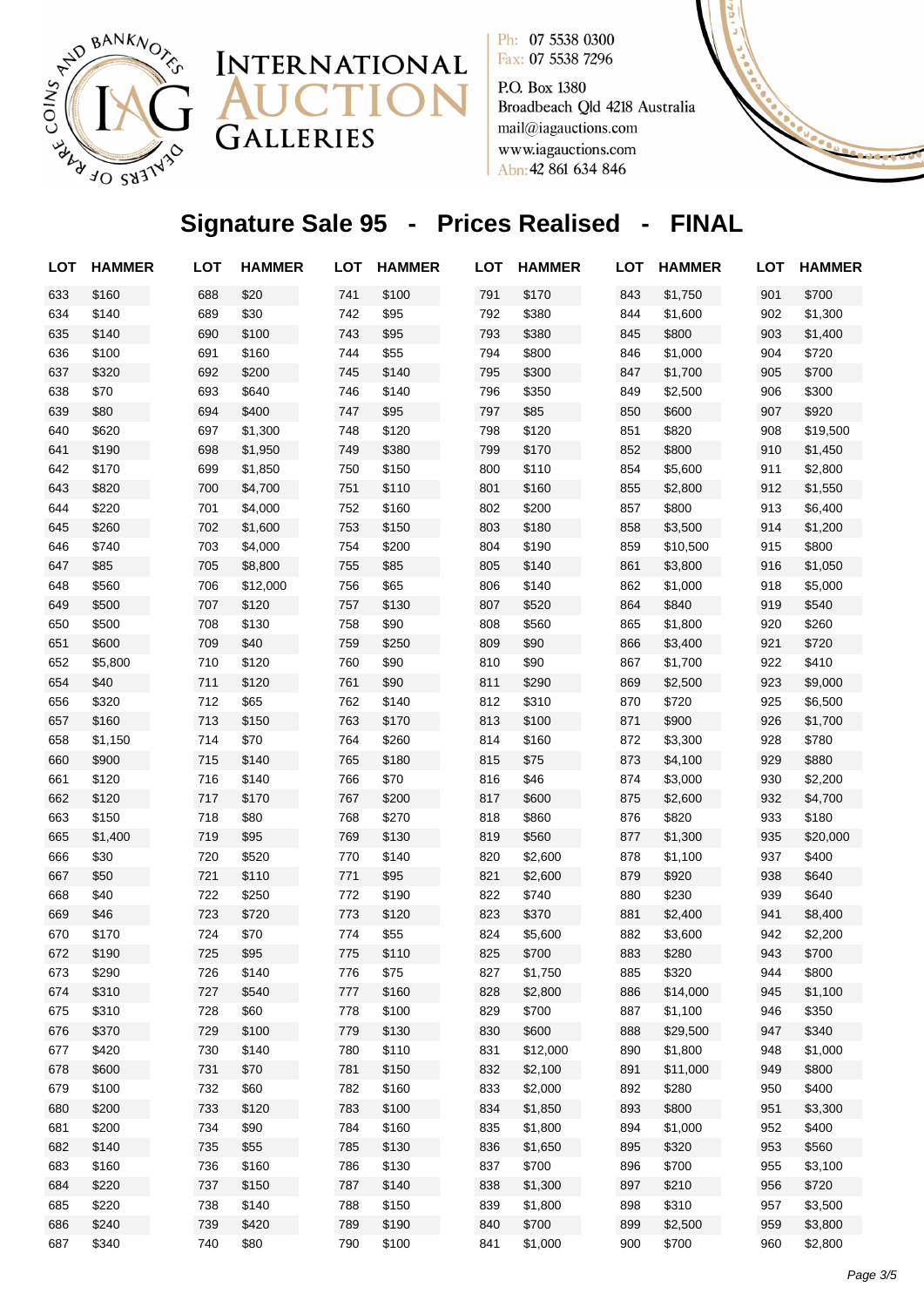

GALLERIES



Fax: 07 5538 7296 P.O. Box 1380

Broadbeach Qld 4218 Australia mail@iagauctions.com www.iagauctions.com Abn: 42 861 634 846

# **Signature Sale 95 - Prices Realised - FINAL**

| LOT  | <b>HAMMER</b> | LOT  | <b>HAMMER</b> | LOT  | <b>HAMMER</b> | LOT  | <b>HAMMER</b> | LOT  | <b>HAMMER</b> | LOT  | <b>HAMMER</b> |
|------|---------------|------|---------------|------|---------------|------|---------------|------|---------------|------|---------------|
| 961  | \$3,700       | 1015 | \$390         | 1081 | \$230         | 1136 | \$520         | 1189 | \$430         | 1241 | \$200         |
| 962  | \$3,500       | 1016 | \$21,000      | 1082 | \$320         | 1137 | \$660         | 1190 | \$85          | 1242 | \$110         |
| 963  | \$3,600       | 1017 | \$17,000      | 1083 | \$230         | 1138 | \$240         | 1191 | \$150         | 1243 | \$120         |
| 964  | \$2,800       | 1018 | \$3,100       | 1084 | \$1,200       | 1139 | \$320         | 1192 | \$110         | 1244 | \$180         |
| 965  | \$4,000       | 1019 | \$18,000      | 1085 | \$100         | 1141 | \$1,500       | 1193 | \$75          | 1246 | \$150         |
| 966  | \$1,400       | 1022 | \$17,500      | 1086 | \$260         | 1142 | \$480         | 1194 | \$260         | 1247 | \$140         |
| 967  | \$1,300       | 1024 | \$12,000      | 1087 | \$800         | 1143 | \$3,500       | 1195 | \$110         | 1248 | \$140         |
| 968  | \$1,600       | 1025 | \$35,500      | 1088 | \$320         | 1144 | \$420         | 1196 | \$160         | 1249 | \$190         |
| 969  | \$1,600       | 1026 | \$6,000       | 1089 | \$300         | 1145 | \$300         | 1197 | \$280         | 1250 | \$210         |
| 970  | \$1,100       | 1027 | \$10,500      | 1090 | \$210         | 1146 | \$280         | 1198 | \$500         | 1251 | \$240         |
| 971  | \$780         | 1028 | \$10,500      | 1091 | \$400         | 1147 | \$210         | 1199 | \$540         | 1252 | \$190         |
| 972  | \$340         | 1029 | \$15,000      | 1092 | \$320         | 1148 | \$170         | 1200 | \$85          | 1253 | \$220         |
| 973  | \$340         | 1032 | \$160         | 1093 | \$1,200       | 1149 | \$8,600       | 1201 | \$290         | 1254 | \$240         |
| 974  | \$1,110       | 1033 | \$240         | 1094 | \$30,500      | 1150 | \$110         | 1202 | \$200         | 1255 | \$70          |
| 975  | \$1,010       | 1034 | \$620         | 1096 | \$420         | 1151 | \$95          | 1203 | \$190         | 1256 | \$180         |
| 976  | \$3,700       | 1035 | \$450         | 1097 | \$140         | 1152 | \$400         | 1205 | \$180         | 1257 | \$180         |
| 977  | \$3,900       | 1036 | \$140         | 1098 | \$150         | 1153 | \$85          | 1206 | \$400         | 1258 | \$160         |
| 979  | \$190         | 1038 | \$220         | 1099 | \$300         | 1154 | \$80          | 1207 | \$160         | 1259 | \$160         |
| 980  | \$700         | 1039 | \$300         | 1100 | \$120         | 1155 | \$100         | 1208 | \$320         | 1260 | \$200         |
| 981  | \$700         | 1040 | \$140         | 1101 | \$120         | 1156 | \$75          | 1209 | \$3,000       | 1261 | \$130         |
| 982  | \$210         | 1042 | \$190         | 1102 | \$210         | 1157 | \$110         | 1210 | \$170         | 1262 | \$200         |
| 983  | \$240         | 1043 | \$180         | 1103 | \$450         | 1158 | \$280         | 1211 | \$240         | 1263 | \$240         |
| 984  | \$380         | 1045 | \$1,550       | 1105 | \$240         | 1159 | \$1,500       | 1212 | \$90          | 1264 | \$3,200       |
| 985  | \$320         | 1046 | \$760         | 1106 | \$190         | 1160 | \$8,600       | 1213 | \$160         | 1265 | \$300         |
| 986  | \$740         | 1048 | \$1,800       | 1107 | \$210         | 1161 | \$290         | 1215 | \$450         | 1266 | \$260         |
| 987  | \$700         | 1049 | \$210         | 1109 | \$120         | 1162 | \$2,800       | 1216 | \$410         | 1267 | \$440         |
| 988  | \$800         | 1050 | \$120         | 1110 | \$380         | 1163 | \$760         | 1217 | \$400         | 1268 | \$800         |
| 989  | \$1,050       | 1051 | \$220         | 1111 | \$270         | 1164 | \$1,500       | 1218 | \$540         | 1269 | \$300         |
| 990  | \$1,050       | 1053 | \$1,500       | 1112 | \$90          | 1165 | \$110         | 1219 | \$200         | 1270 | \$300         |
| 991  | \$1,250       | 1054 | \$2,600       | 1113 | \$90          | 1166 | \$160         | 1220 | \$370         | 1271 | \$220         |
| 992  | \$60          | 1055 | \$140         | 1114 | \$1,750       | 1167 | \$220         | 1221 | \$200         | 1272 | \$300         |
| 993  | \$160         | 1056 | \$140         | 1115 | \$150         | 1169 | \$1,450       | 1222 | \$360         | 1273 | \$230         |
| 994  | \$130         | 1057 | \$200         | 1116 | \$180         | 1170 | \$280         | 1223 | \$200         | 1274 | \$310         |
| 995  | \$200         | 1058 | \$130         | 1117 | \$150         | 1172 | \$330         | 1224 | \$660         | 1275 | \$210         |
| 996  | \$150         | 1059 | \$160         | 1118 | \$250         | 1173 | \$340         | 1225 | \$3,500       | 1276 | \$60          |
| 997  | \$190         | 1060 | \$120         | 1119 | \$380         | 1174 | \$600         | 1226 | \$190         | 1277 | \$4,700       |
| 999  | \$390         | 1063 | \$110         | 1120 | \$140         | 1175 | \$620         | 1227 | \$70          | 1278 | \$130         |
| 1000 | \$90          | 1064 | \$280         | 1121 | \$100         | 1176 | \$410         | 1228 | \$200         | 1279 | \$110         |
| 1002 | \$5,600       | 1065 | \$140         | 1122 | \$90          | 1177 | \$420         | 1229 | \$90          | 1280 | \$2,200       |
| 1003 | \$2,600       | 1066 | \$1,500       | 1123 | \$320         | 1178 | \$460         | 1230 | \$110         | 1281 | \$120         |
| 1004 | \$95          | 1068 | \$220         | 1124 | \$270         | 1179 | \$700         | 1231 | \$210         | 1282 | \$120         |
| 1005 | \$300         | 1069 | \$190         | 1125 | \$110         | 1180 | \$1,300       | 1232 | \$100         | 1283 | \$150         |
| 1006 | \$540         | 1070 | \$300         | 1126 | \$110         | 1181 | \$860         | 1233 | \$190         | 1284 | \$320         |
| 1007 | \$540         | 1071 | \$1,500       | 1128 | \$85          | 1182 | \$1,000       | 1234 | \$180         | 1285 | \$90          |
| 1008 | \$310         | 1072 | \$90          | 1130 | \$130         | 1183 | \$5,400       | 1235 | \$90          | 1286 | \$140         |
| 1009 | \$370         | 1073 | \$1,150       | 1131 | \$900         | 1184 | \$140         | 1236 | \$2,000       | 1287 | \$160         |
| 1010 | \$330         | 1076 | \$200         | 1132 | \$220         | 1185 | \$200         | 1237 | \$160         | 1288 | \$280         |
| 1011 | \$330         | 1077 | \$220         | 1133 | \$820         | 1186 | \$240         | 1238 | \$100         | 1289 | \$250         |
| 1012 | \$330         | 1078 | \$500         | 1134 | \$2,100       | 1187 | \$90          | 1239 | \$200         | 1290 | \$95          |
| 1014 | \$580         | 1080 | \$8,600       | 1135 | \$230         | 1188 | \$100         | 1240 | \$110         | 1291 | \$150         |